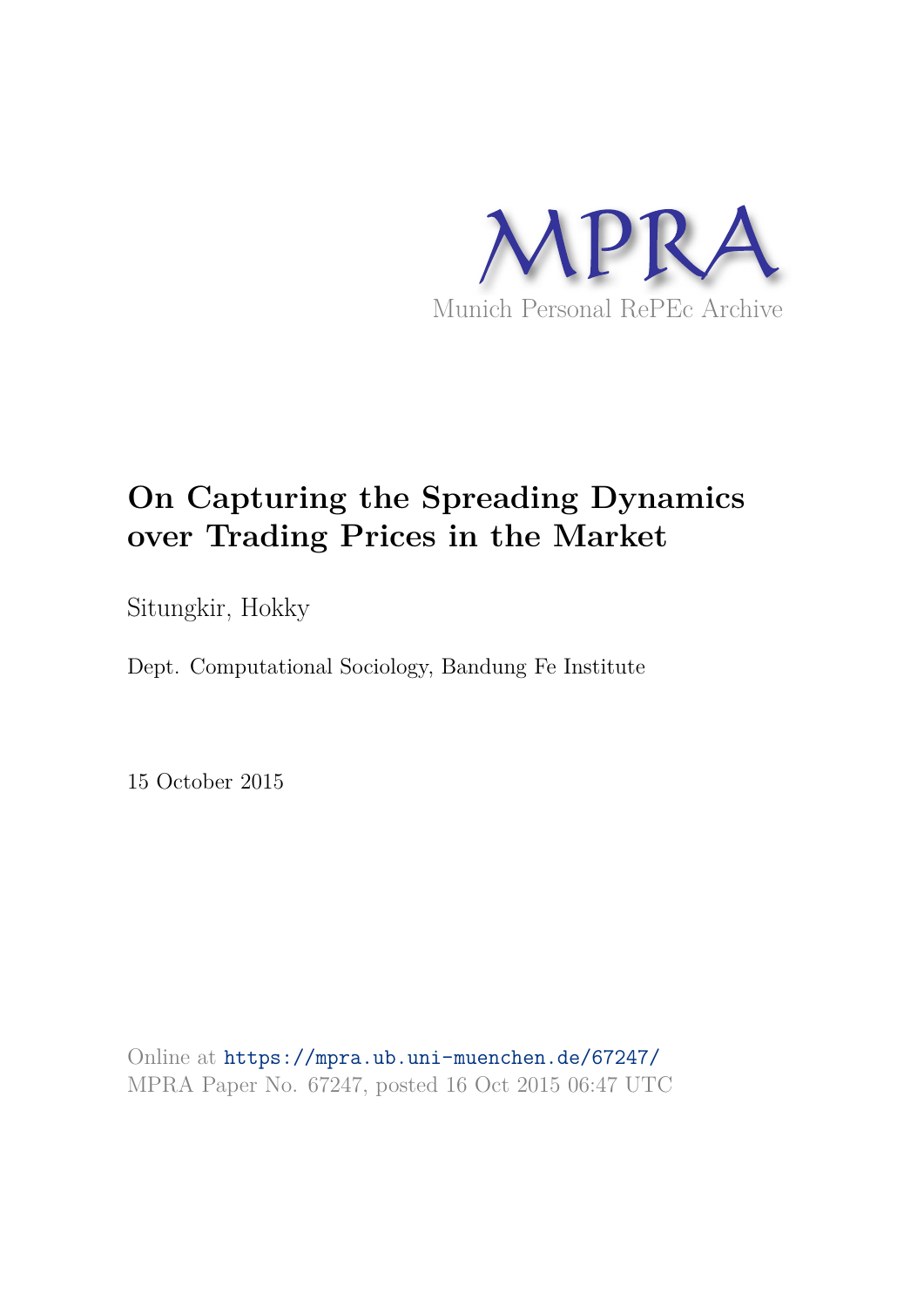# On Capturing the Spreading Dynamics over Trading Prices in the Market

Hokky Situngkir [hs@compsoc.bandungfe.net] Dept. Computational Sociology Bandung Fe Institute

#### **Abstract**

While market is a social field where information flows over the interacting agents, there have been not so many methods to observe the spreading information in the prices comprising the market. By incorporating the entropy transfer in information theory in its relation to the Granger causality, the paper proposes a tree of weighted directed graph of market to detect the changes of price might affect other price changes. We compare the proposed analysis with the similar tree representation built from the correlation coefficients of stock prices in order to have insight of possibility in seeing the collective behavior of the market in general.

**Keywords**: stock market, spreading information dynamics, econophysics, information theory, transfer entropy, granger causality, ultrametric.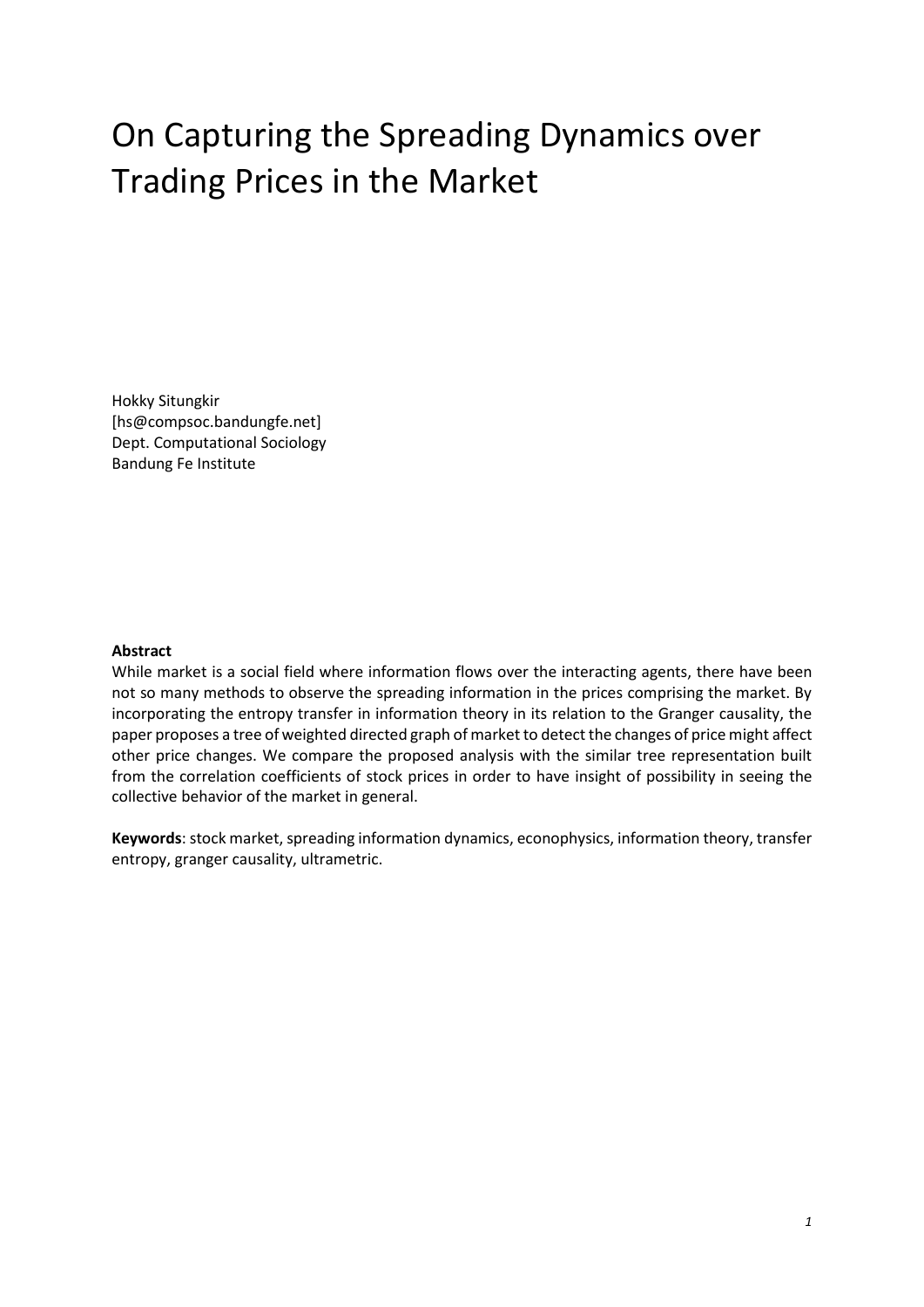### **1. Introduction**

Market is the place where information flows of interacting agents, investors, firms. Information flows spread in many channels, be it micro-interaction among market actors or the changes of prices. Decisions made only from one side of observation betray the complex nature of the market and is doomed to fail. Works on market dynamics observe levels by levels of the market [13], from the micro level of investors and how they interact shaping the market price, and also the works on the statistics of market in order to gain comprehensive view on the dynamics of a single price and the spectrum of stocks traded in the market. Observing the spectrum of the stock prices are actually looking over the movement of prices as they perceived by investors and market actors from their portfolio's dashboard, strategies, and various kinds of decision making tools.

Stock price movements are interdependent one another, for investors of a particular stock would never close their eyes with the other stock prices, or at least the composite index tried to reflect the global situation of the market. This is obvious from the stylized statistical facts of the market. The "almost" symmetry and fat tailed distribution of returns are somehow demonstrated the interdependent nature of the market. The return of the stock prices,  $r(t) \in \mathcal{R}$ ,

$$
r(t) = \ln \mathcal{p}(t) - \ln \mathcal{p}(t-1) \tag{1}
$$

where  $p(t)$  denotes the price at time t, are clustered in its volatility for the way investors and traders behave towards the market changes [2].

One interesting discussions about the stock market dynamics are the way information flows in the market as reflected in changes of one price with the other. It is not a secret that an investor frequently decide her actions toward a particular stocks by referring to other stock's price changes. Thus, there is a sort of information flows in timely manner from stocks to stocks price changes. The changes of one stock prices may affect the changes of the other ones. Statistically, the question is how we can measure it, even though some responds might come from our understanding over the information theory.

Entropy is a notion in information theory about disorderliness of a system based upon the micro-states comprised it. The changes of entropy are related to the timely dynamics of the system. When information flows, the entropy is transferred and the system is changes over time. A change over time in a system does not have to be related to the cause and effect within the system, though. A thing occurs and is followed by other changes does not have to be seen the cause of the other changes. Nonetheless, the spreading of information can be seen as a thing causing other thing, especially when it comes to highly interacting micro states within a system.

The study of entropy transfer is related to information flows over the changing of micro-states within the interacting composite of the system. The paper is the discussion about this in our observation of the Indonesian stock market. The structure of the paper is as follows. The information theoretical concept of entropy transfer is introduced as we see stock price moves from one another. The concept is also related to the causality concept as introduced by Granger-causality [5]. The paper tries to portray the spreading dynamics over the stock prices within a market by the representation of weighted directed tree and compare the result with the one yielded with correlation coefficients among stock prices [7]. The discussion is about how we can gain more information about the market on the representation of the tree, be it from the information theoretic entropy transfer and Grangercausality and also from the ultrametric tree yielded from the analysis of ultrametric tree.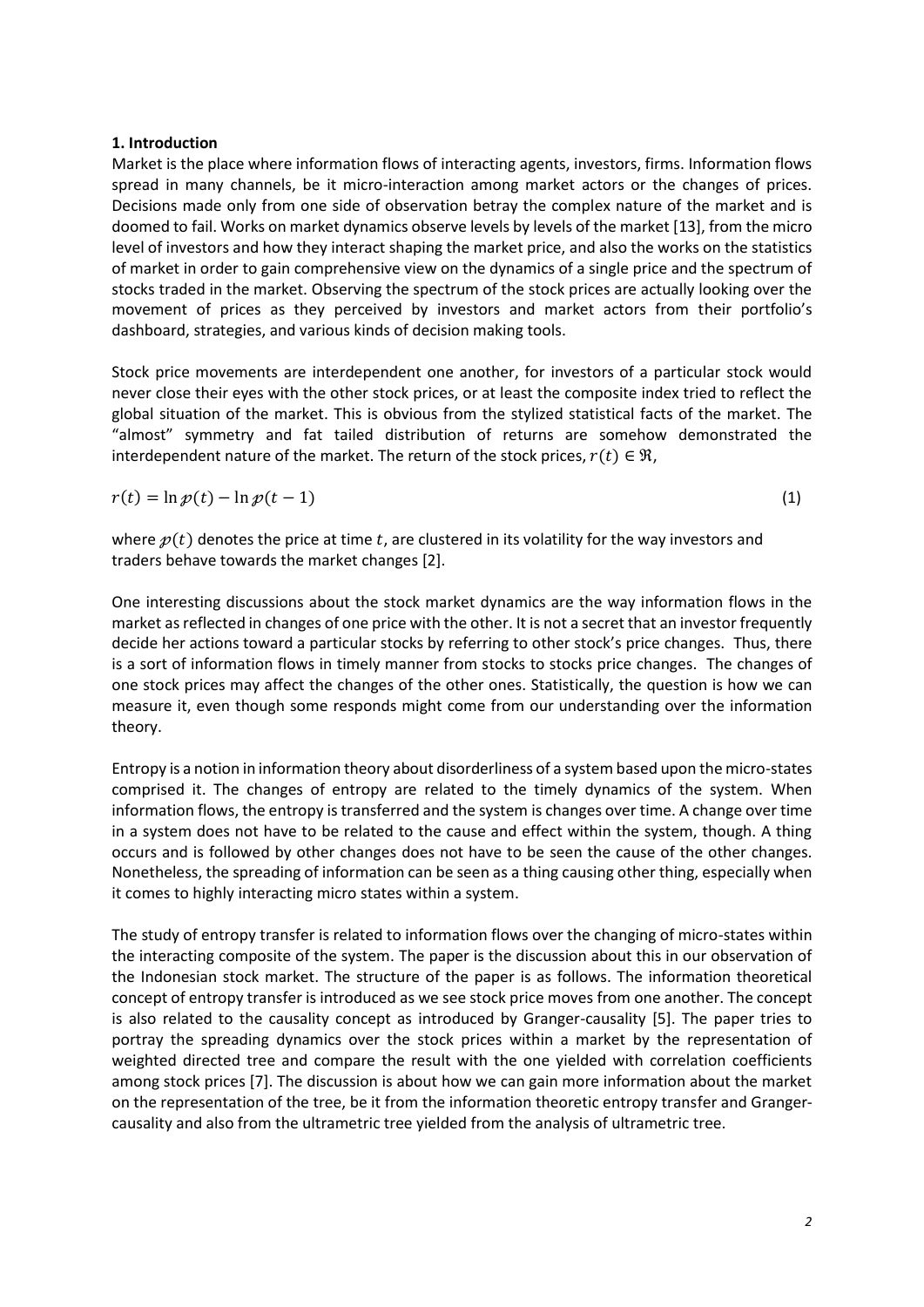#### **2. Model**

Market time series can be seen as a composite of the set of  $M$  interacting dynamical sub-system. Investors put their trading decisions due to their portfolio and market strategies, shaping the prices of the traded stocks. Over time, the prices are depicted the dynamical processes within the collective behavior of the investors. The vicissitudes of a price could affect the dynamic of other prices due to their portfolios. Capturing the dynamics of spreading ups and downs within the market is observing the information flow from one price to one another. For instance we have a source system  $\mathcal{Y}(t)$  as the source of information affecting other sub-system  $\mathcal{X}(t)$ , collecting the remaining sub-systems in the vector of  $\mathcal{Z}(t)$ . From the information theoretic studies [4, 14], we know that the differential entropy of a random vector  $\mathcal X$  is defined,

$$
h(\mathcal{X}(t)) = -\int_{\mathfrak{N}^d} p(x) \ln p(x) dx \tag{2}
$$

as the random vector takes value in  $\mathfrak{R}^d$  with probability density function  $p(x)$ . When the random variable  $\mathcal{X}(t)$  is multivariate discrete of all possible values of  $x \in \{x_1, x_2, ..., x_n\}$ , the entropy is

$$
H(\mathcal{X}(t)) = -\sum_{i=1}^{n} p(x) \ln p(x_i)
$$
\n(3)

where now, p is the probability mass function of  $\mathcal{X}$ .

Thus, the transfer entropy,  $\mathcal{F}_{Y(t)\to X(t)|Z(t)}$ , of the previous  $\mathcal{X}(t)$ ,  $\mathcal{Y}(t)$ , and  $Z(t)$  is written as,

$$
\mathcal{T}_{Y(t)\to X(t)|Z(t)} = H(X(t)|[X^-(t), Z^-(t)]) - H(X(t)|[X^-(t), Y^-(t), Z^-(t)]) \tag{4}
$$

where  $H(A)$  denotes the entropy of the variable A,  $H(A|B)$  the conditional entropy,

$$
H(X(t)|Y(t)) = -\sum_{i=1}^{n} \sum_{j=1}^{m} p(x_i, y_i) \ln p(x_i|x_i)
$$
\n(5)

for  $m$  can be different with  $n$ , and  $p(x_i|x_i)$  as the conditional probability, as to

$$
H(X(t), Y(t)) = -\sum_{i=1}^{n} \sum_{j=1}^{m} p(x_i, y_i) \ln p(x_i, x_i)
$$
\n(6)

with  $p(x_i, x_i)$  as the joint probability. The past of vectors  $\mathcal{X}(t)$ ,  $\mathcal{Y}(t)$ , and  $\mathcal{Z}(t)$  are respectively  $X^-(t) = \{X(t-1), X(t-2), ..., X(t-p)\}, Y^-(t) = \{Y(t-1), Y(t-2), ..., Y(t-p)\}, \qquad$  and  $Z^-(t) = \{Z(t-1), Z(t-2), ..., Z(t-p)\}\}$  with the length vector p, and the vectors in the bracket  $\llbracket A, B \rrbracket$  are concatenated.

From there we have,

$$
\mathcal{T}_{Y(t)\to X(t)|Z(t)} \equiv \sum p(X(t), X^-(t), Y^-(t), Z^-(t)) \ln \frac{p(X(t)|X^-(t), Y^-(t), Z^-(t))}{p(X(t)|X(t), Z^-(t))}
$$
\n(7)

where  $p(A)$  is the probability associated with the vector variable A, and  $p(A|B) = \frac{p(A,B)}{p(B)}$ , the probability of observing  $A$  with knowledge about the values of  $B$ .

The notion of the entropy is an information theoretic terminology that can be regarded as the measure of the disorder level within the random variable of the time series data. Transfer entropy from  $y(t)$ to  $\mathcal{X}(t)$  is reflecting the amount of disorderliness reduced in future values of  $\mathcal{X}(t)$  by knowing the past values of  $\mathcal{X}(t)$  and the given past values of  $\mathcal{Y}(t)$ . Time "moves" as entropy is transferred and observed in flowing information from series to series.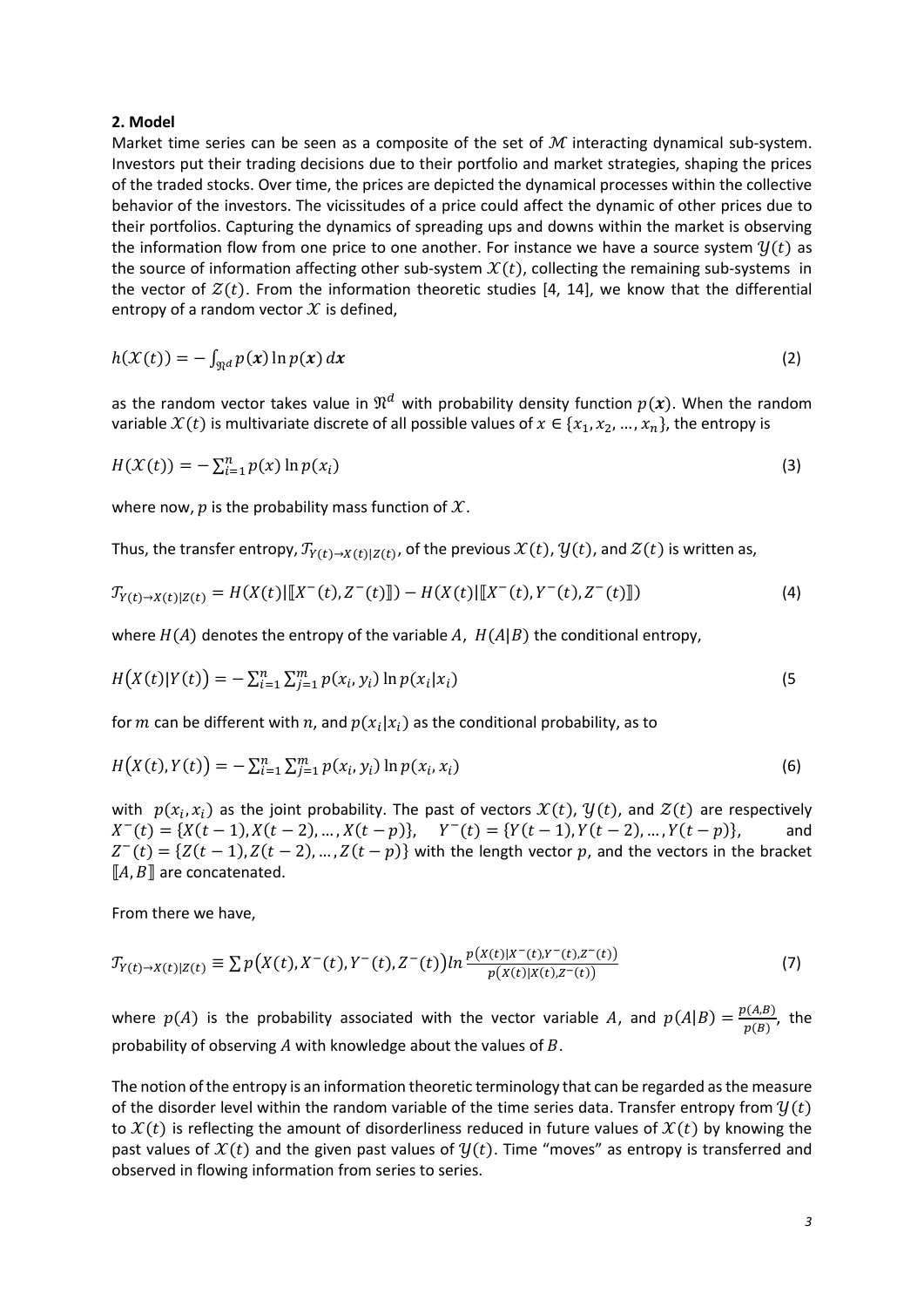We have two regressions toward  $X(t)$ , the first is the moving series without putting the  $Y(t)$  into account,

$$
X(t) = A[[X^-(t), Z^-(t)]] + \epsilon_1(t)
$$
\n(8)

and the other one which regard to the information transfer from  $Y(t)$  to  $X(t)$ ,

$$
X(t) = A[[X^-(t), Y^-(t), Z^-(t)]] + \epsilon_2(t)
$$
\n(9)

where A is the vector of linear regression coefficient, and the  $\epsilon_1$ and  $\epsilon_2$  are the residuals of the regression. The residuals have respective variances of  $\sigma(\epsilon_1)$  and  $\sigma(\epsilon_2)$ , and under Gaussian assumption, the entropy of  $X(t)$  is,

$$
H(X(t)|X^{-}(t),Z^{-}(t)) = \frac{1}{2}(\ln \sigma(\epsilon_{1}) + 2\pi e))
$$
\n(10)

and

$$
H(X(t)|X^{-}(t),Z^{-}(t)) = \frac{1}{2}(\ln \sigma(\epsilon_2) + 2\pi e))
$$
\n(11)



**Figure 1.** The representation of calculated cause and effect or information transfer among most traded stocks in Indonesia Stock Market for 3 years of trading (2012-2015).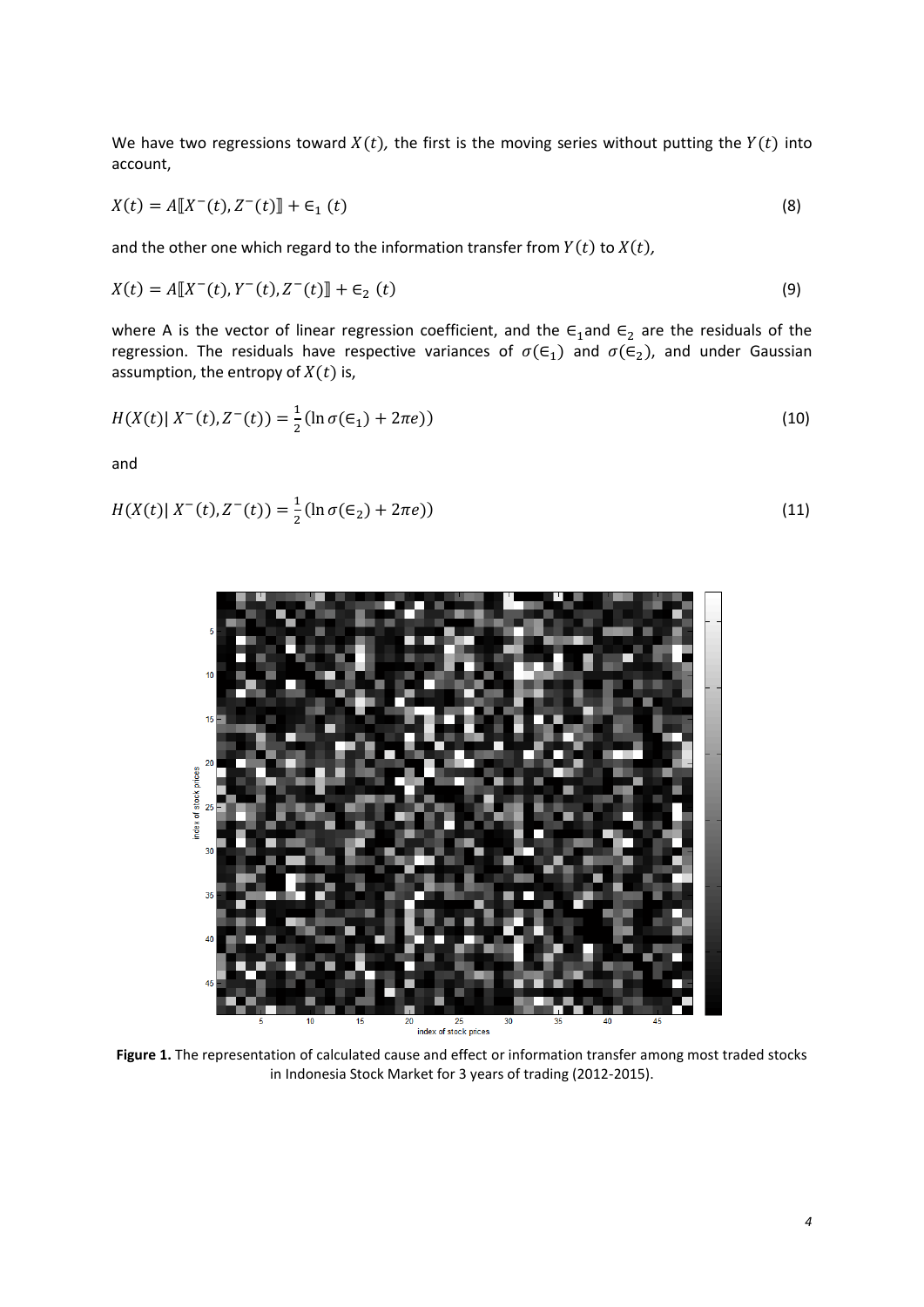Thus, we can get the estimated transfer entropy

$$
\mathcal{T}_{Y(t)\to X(t)|Z(t)} = \frac{1}{2} \ln \frac{\sigma(\epsilon_1)}{\sigma(\epsilon_2)} \tag{12}
$$

This information theoretic notion opens the bridging discussions to the statistics of the autoregressive methods of Granger-causality [5, 6]. The idea of Granger-causality came from understanding that  $y(t)$ is said to cause  $\mathcal{X}(t)$  for  $\mathcal{Y}(t)$  helps predict the future of  $\mathcal{X}(t)$  [5, 8, 9]. This is a statistical concept equivalent (with some notions) with the transfer entropy [1, 3], of which in our case, the Grangercausality is estimated as,

$$
\mathcal{G}_{Y(t)\to X(t)|Z(t)} = \ln \frac{\sigma(\epsilon_1)}{\sigma(\epsilon_2)} = 2 \, \mathcal{T}_{Y(t)\to X(t)|Z(t)} \tag{13}
$$

Thus, the entropy transferred can be seen as causal relations among random variables, with which we can learn the spreading dynamics over trading prices in the market represented by the multivariate data.

#### **3. Experiment on Data**

After reshaping the return of the time series data, *i.e.*: by detrending and remove the temporal mean from all time series [2, 15], the set of the data is analyzed for the information theoretic causal estimations. Market is a complex system with interacting agents through the market prices, thus in so many ways, causality may be detected even at a small glimpse of ups and downs of a market object. This is shown in a scale of the  $n \times n$  matrix in figure 1.



**Figure 2.** Calculated spreading dynamics over the years of trading 2012-2015 among some popular Indonesian stocks, the thicker the arc, the bigger the detected information flows within respective price time series.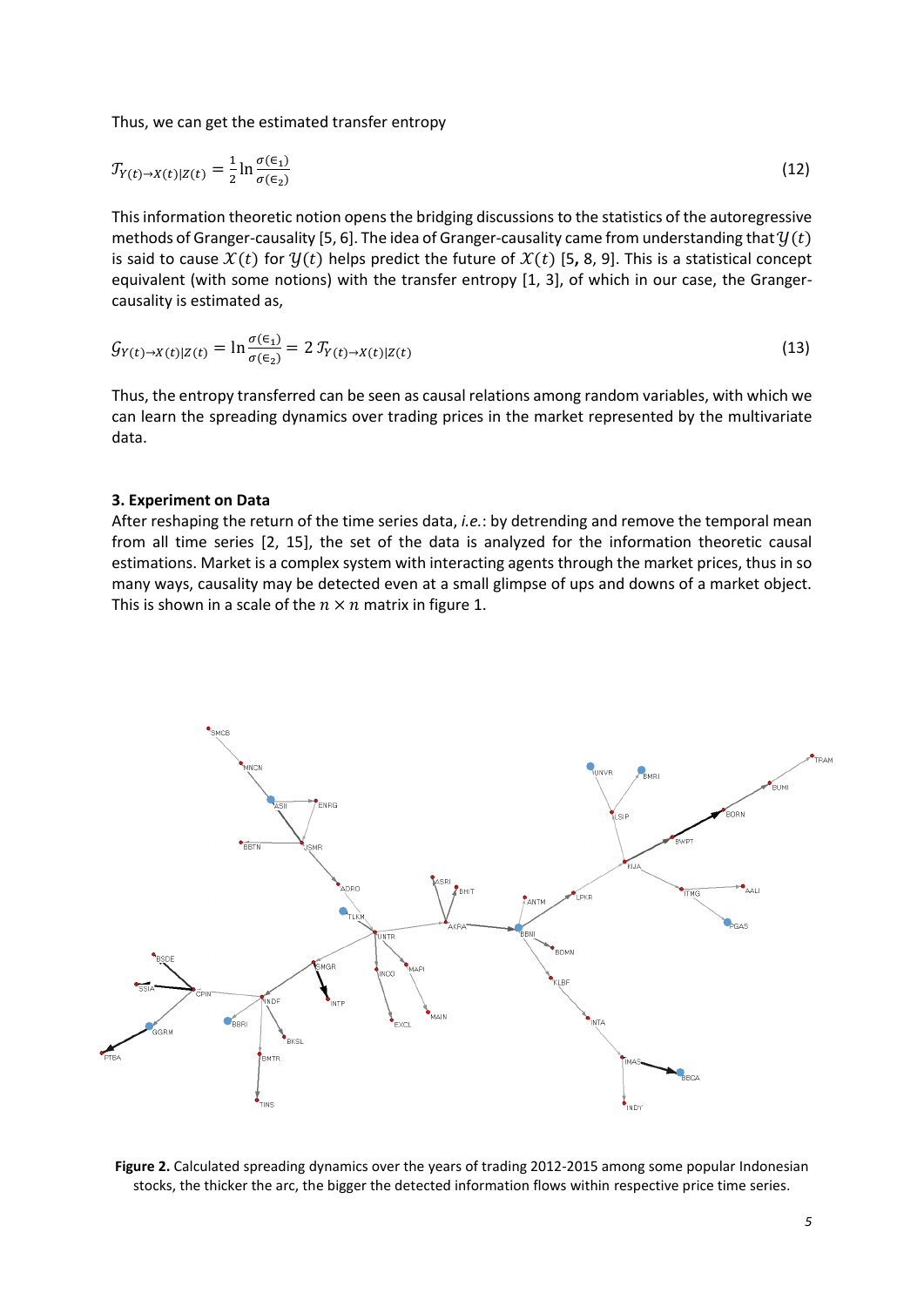Therefore, in order to observe the dynamics of spreading information as relatively causal price changes, we depicted the calculated yields as directed weighted graph. The directed weighted graph, defined as  $G = (V, A)$ , as they are made by the set of vertices, V, and the set of arcs, A. The graph is represented as adjacency matrix with elements  $a_{ij} \in A$ , where the  $i, j \in V$ . In the representation, we show the weight of the arcs as the maximum causality index,

$$
a_{ij} = \begin{cases} T_{i \to j}, p(T_{i \to j}) \ge \sum_{j=1}^{p} T_{i \to j} \\ 0, otherwise \end{cases}
$$
 (14)

From here, we have in hand the mapping of the spreading price changes in the stock markets, in terms of causality. For 3 years of trading period (2012-2015), we depicted the result as shown in figure 2. The figure represents the collective dynamics of the ups and downs of stock prices traded in the Indonesian Stock Market within 3 years of trading.

In the figure it is also shown some stocks with highest market capitalization, marked with blue nodes. It is interesting to see that the highest capitalization stocks are spreading over the leaves within the tree. When it comes to the dynamics of information (entropy) transfer, somehow it can reflect the structures of most portfolios and strategies used by the investors due to the period. The figure demonstrates a bird's eye view on the collective dynamics of price movements in the market. Nonetheless, many studies related to the stocks portfolio due to the fundamental aspects [12] of the observed firm can gain from the mapping in the figure for predictive assignments.

#### **4. Discussions: on relations with ultrametric tree of stock prices**

The observation on the spectral price movements in the stock market, by employing the "mapping" using the similar hierarchical tree has also been proposed previously [7, 11]. The idea is to transform the correlation coefficient into a special space metric, name ultrametric space by,

$$
d_{ij} = \sqrt{2(1 - c_{ij})} \tag{15}
$$

where  $d_{ij}$  is the distance from the respective correlation coefficient  $c_{ij}$  between stock *i* and *j*. The unique space metric complies the properties of the Euclidean space,

$$
properties \rightarrow \begin{cases} d_{ij} = 0, i = j \\ d_{ij} = d_{ji} \\ d_{ij} \le d_{ik} + d_{kj} \end{cases}
$$
\n
$$
(16)
$$

with a special properties of

$$
d_{ij}^{ultrametric} \le \max\left(d_{ik}^{ultrametric}, d_{kj}^{ultrametric}\right) \tag{17}
$$

By using the Kruskal algorithm to have the Minimum Spanning Tree [7], the tree representation of correlative behavior among stock prices is delivered. In order to compare this representation with the spreading dynamics shown in figure 2, the same data is processed by employing the equation 15. The yielded tree is shown in figure 3.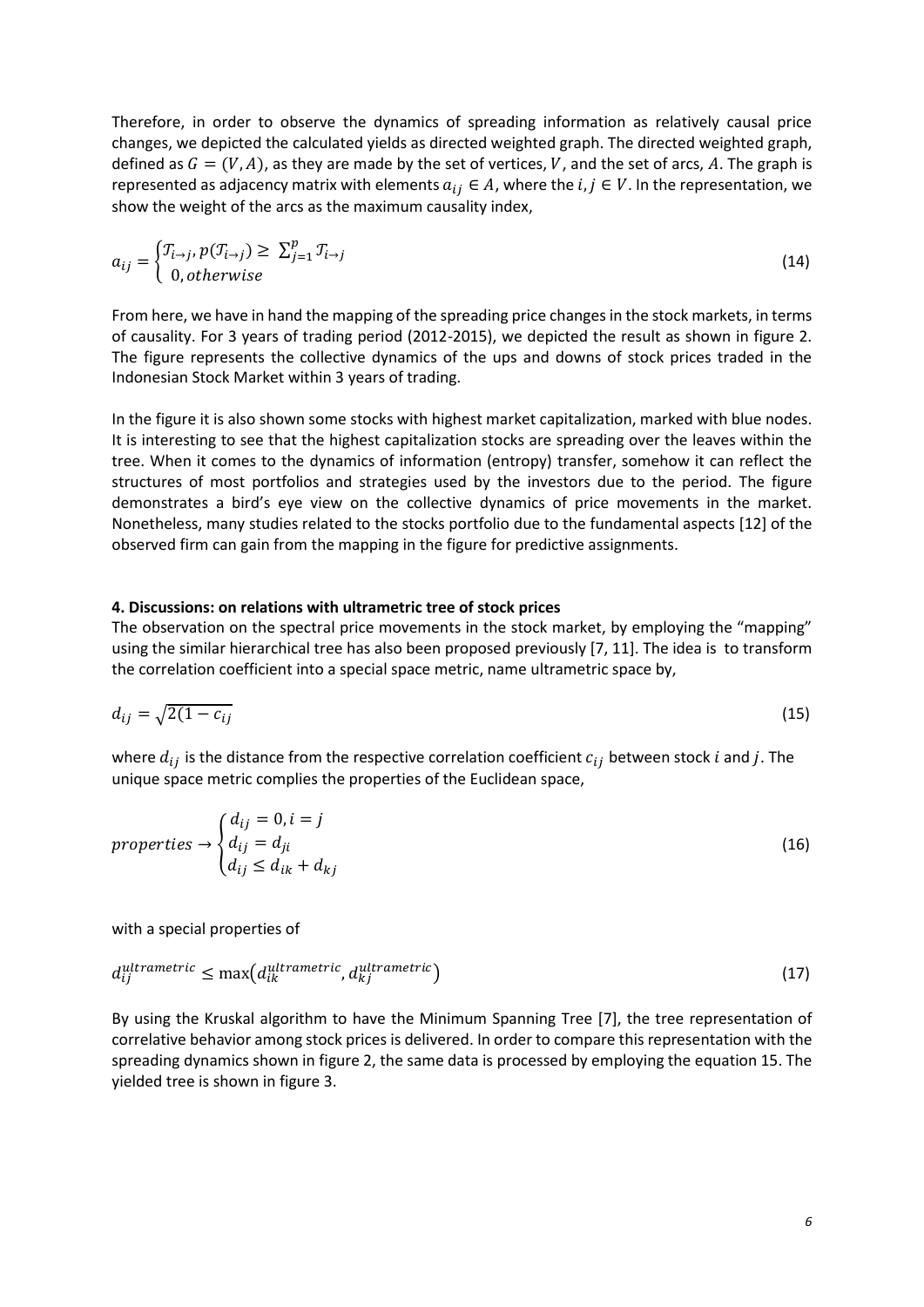

**Figure 3.** The Minimum Spanning Tree for some stocks in Indonesian Stock Market (2012-2015).

The tree of spreading information dynamics and ultrametric tree of stock prices are both representing in tree visualization but capturing different aspects of the spectrum of prices in the market. The first captures the information transfer from one stock price to another, by focusing more on the two stock prices with conditionals with the other. The ultrametric tree is constructed more on whole spectrum of the prices. That is why both represent different information on the observation. For instance, the stocks with highest capitalization stocks are more to become the anchor in the minimum spanning tree of price correlation. They are represented to be the "market mover" within the Indonesian Stock Market for their liquidity. Thus the observation of the correlation tree are supposed to be more on the emerged clustering of the stocks.

It is different with the tree of the spreading information as we proposed in the paper. The tree shows more on some statistical scenario of the dynamics of the market over time. The directed arcs from nodes to nodes shows how information are moves as reflected by the strategies and portfolios of the investors statistically. The "anchor" stocks are shown more likely to be in the outer leaves of the whole tree for their liquidity in the market. Their price dynamics are shown to be more caused rather become cause of other price dynamics. Therefore, the tree of the spreading price dynamics represents a more detailed micro states of the market than the minimum spanning tree.

However, in the sense of investment strategies and portray of the whole market dynamics, both are enriching one another. The ultrametric tree can be seen as a way to construct portfolio and the clustered movements of the price, while the tree of the spreading information gives the aggregated or macro-view of the portfolios used by investors globally.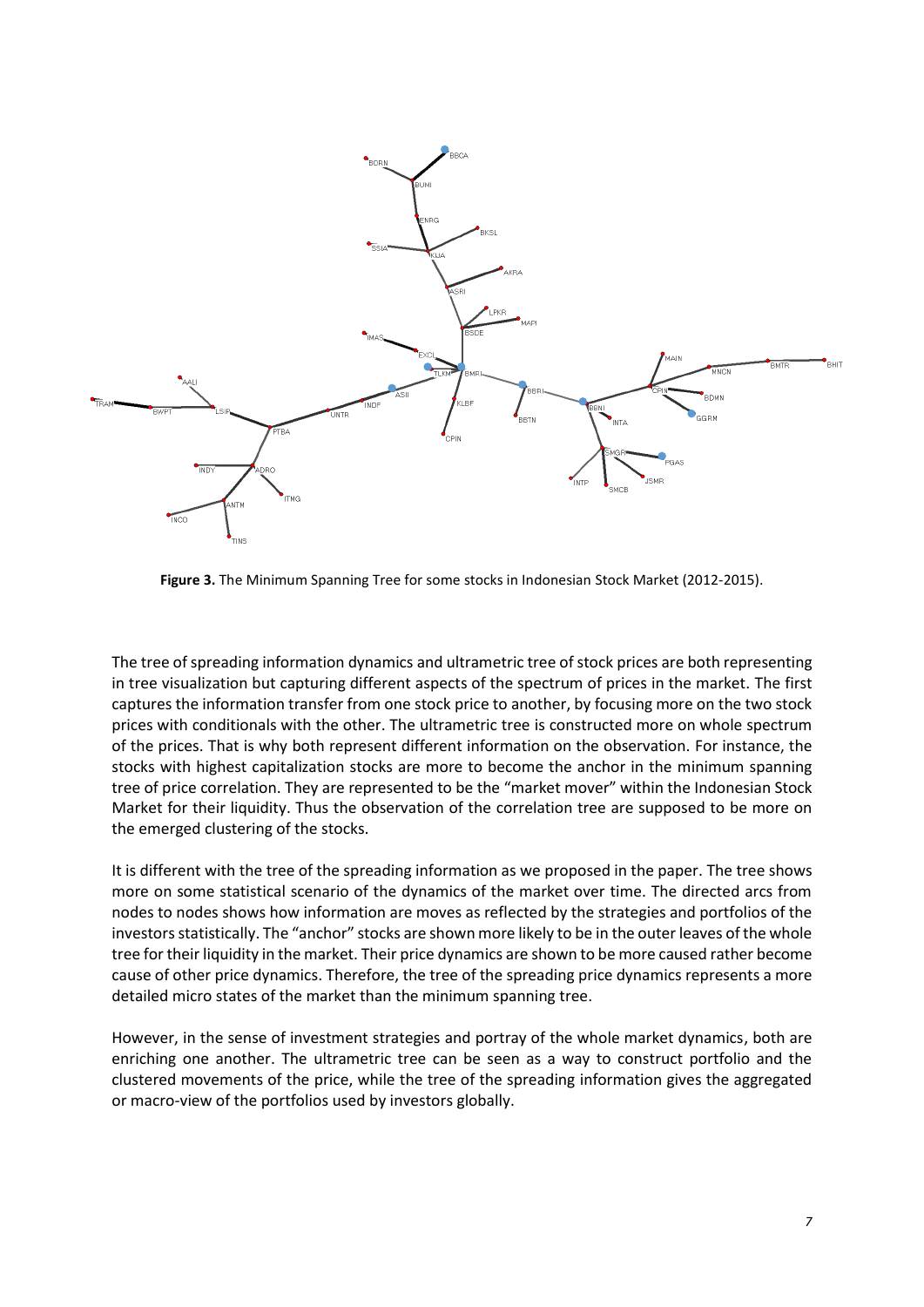# **4. Concluding Remarks**

The concept of causality as derived from the transfer entropy is introduced to see the dynamics of spreading information among the changes of the stock prices in Indonesia. It is interesting to have a tool of observation to see over changes of stock prices that can be related by detection of the entropy transfer or "causal" aspects. From the resulting "causal-tree" we can see the spreading information dynamics over the changes of price movements. The global view gives insights on how investors collectively perceive the changes of a price and behave towards it. Information flows in the market are detected by the mapping of the detected dynamical relations between one stock with another via their prices.

The discussions also brings on the works on the representation of correlations among stock prices in the ultrametric space of minimum spanning tree. While correlation dynamics as portrayed in the ultrametric space is more about the clustering aspects of price movements, it is demonstrated that the spreading dynamics is observed better by using the proposed observation with the information theory. However, the interplay between both representation may gain more information about the behavior of the market in general.

# **Acknowledgement**

The author thank Rolan Mauludy Dahlan for discussion at the early stage of the research presented in the paper. All faults remain author's.

### **Works Cited**

- [1] Barnett, L., A.B. Barett & A.K. Seth. (2009). "Granger Causality and Transfer Entropy are Equivalent for Gaussian Variables". *Physical Review Letter* 103 (23).
- [2] Cont, R. & Bouchaud, J-P. (2000). "Herd Behavior and Aggregate Fluctuations in Financial Markets". *Macroeconomic Dynamics* 4.
- [3] Ding, M., Chen, Y., & Bressler, S. L. (2006). "Granger causality: Basic theory and application to neuroscience". In S. Schelter, M. Winterhalder & J. Timmer (Eds.), *Handbook of Time Series Analysis.* Wiley.
- [4] Faes, L., Marinazzo, D., Montalto, A., Nollo, G. (2014). "Lag-specific Transfer Entropy as a Tool to Assess Cardiovascular and Cardiorespiratory Information Transfer". IEEE Transactions on Biomedical Engineering 61 (10).
- [5] Granger, C. W. J. (1969). "Investigating causal relations by econometric models and crossspectral methods". *Econometrica*, 37.
- [6] Hlavácková-Schindler, K. (2011). "Equivalence of Granger Causality and Transfer Entropy: A Generalization". *Applied Mathematical Sciences* 5 (73).
- [7] Mantegna, R. M. & Stanley, H. E. (2000). *An Introduction to Econophysics*. Cambridge UP.
- [8] Seth A. (2005). "Causal connectivity of evolved neural networks during behavior". *Network*: *Computation of Neural System* 16.
- [9] Seth A. (2008). "Causal networks in simulated neural systems". *Cognitive Neurodynamics* 2.